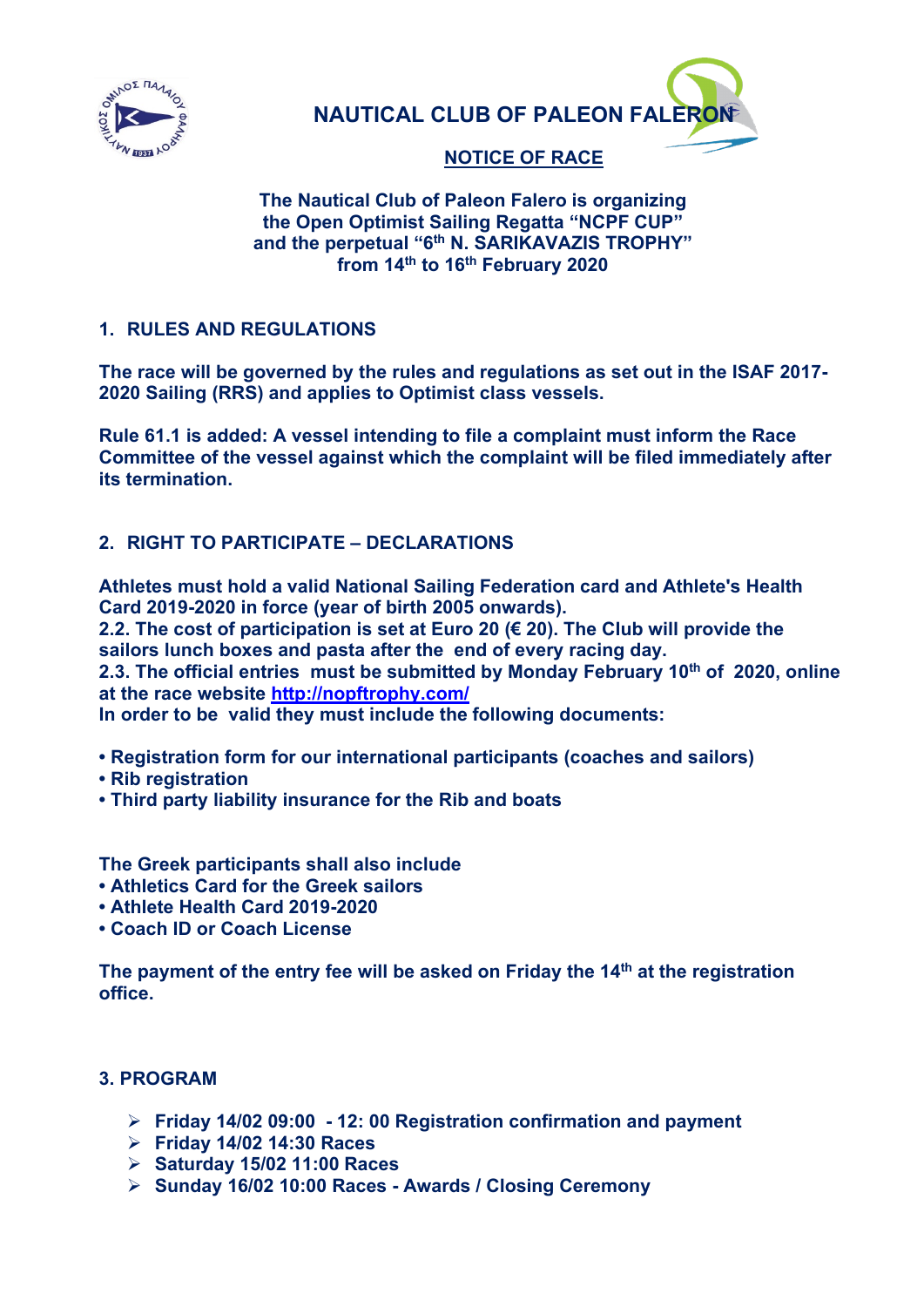**Nine (9) races are scheduled. No more than four races per day. On Sunday 16 February 2020, no warning will be given after 16:00.**

# **4. SAILING INSTRUCTIONS**

**Sailing instructions will be collected on Friday 14/02 at 08:30.**

## **5. RACING AREA**

**The races will take place in Saronic Bay**

# **6. ROUTE**

**Route details will be announced with the sailing instructions.**

# **7. SCORING**

**7.1 The Low penalty System, Appendix A of the RRS will apply.**

**7.2 At least three races must be sailed in order for the race to be valid. 7.3 If four or more races will be sailed, the worst result of each sailor will be discarded** 

## **8. Penalties.**

**8.1 All the boats have to sign in and sign out on their way to the race course. If a sailor or his coach fails to follow this instruction , the boat shall be considered as DNC.**

**8.2 Every coach is obliged to keep follow the VHF at the communication channel of the race committee.** 

**8.3. Towing the boats in and out of the harbor is mandatory. The coaches during the departure and arrival at the Flisvos Marina should be coordinated on channel 9.**

## **10. Accompanying vessels**

**Accompanying boats must be reported to the race secretariat. Operators must be responsible for their movements, wear a quick-stop bracelet connected to the engine switch, and hold an international power boat certification valid in Greece.**

## **11. HOSPITALITY**

**Participants will be hosted at the clubs premises. In order to enter the Flisvos Marina they have to inform the registration office. They need to provide the office with information such as number plate and car drivers name.**